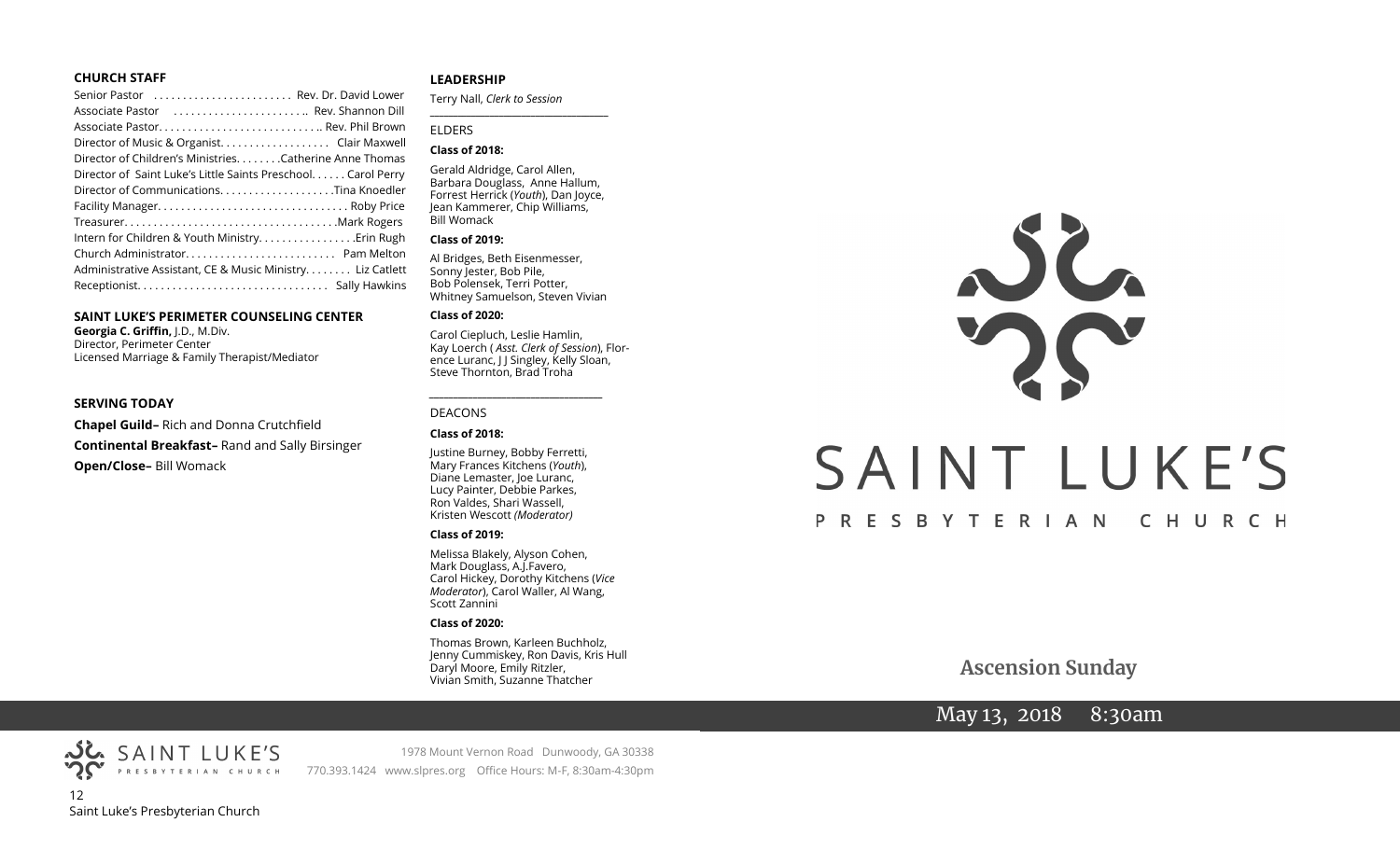

1978 Mount Vernon Road • Dunwoody, Georgia 30338 770.393.1424 • www.slpres.org

#### **May 13, 2018**  Ascension Sunday

#### **Liturgical Color:** White

*Liturgical colors can orient us to the season of the church year and help to engage the sense of sight in worship. White is used for special seasons in the redemptive work of Jesus Christ, such as Easter.* 

# **SUNDAY SCHEDULE**

8:30am Chapel Communion Service 9:30am Sunday School 10:30am Sanctuary Worship Service *Nursery available at all services and Sunday School.* 

# MISSION

Responding to God's call and empowered by the Holy Spirit, we invite all to join us in knowing, serving, and sharing Jesus Christ here and around the world.

# VISION

To be a beacon of faith, hope, and love– every member an active disciple in Christ's ministry.

# **WELCOME, GUESTS!**

We are delighted you are worshipping with us.

**DURING** the Welcome, please print the requested information on the Friendship Pad and pass the Friendship Pad down the pew.

**AFTER** the worship service, please join us outside the Chapel where our Pastors will be available to answer questions and provide you with a loaf of freshly-baked bread.

**FOR MORE** information about our programs, ministries or membership, please contact one of our Pastors at 770.393.1424, or visit our website: slpres.org.

#### **THAT ALL MAY WORSHIP** thistex **ASSISTIVE** hearing devices, large print hymnals, large print bulletins and back cushions are available. Please contact an  $\Box$

usher for further assistance.

**CHILDREN** are a precious part of our church family, and we welcome them in worship. Worship notebooks and tactile activities are available on the table just outside the Chapel doors. For your convenience, there is a Family Restroom located in the administrative office's hallway, on the first floor, near the main lobby.

**OWLS, END OF YEAR PICNIC — Please join** us for our end of the year picnic to be held Tuesday, May 22 at 11:30am at Pernoshal Park Pavilion, 4575 N. Shallowford Rd., Dunwoody, GA 30338. Invite friends and come and enjoy a relaxed day. Food and drinks provided. Sign up sheet is on the bulletin board in the lobby. You may also call the church office at 770.393.1424. Please note if the weather is uncooperative, we will meet at Saint Luke's.

#### **SUMMER CAMPS, SAINT LUKE'S LITTLE SAINTS PRESCHOOL & KINDERGARTEN**

Choose from two fun-filled weeks!

- May 29 June 1: SLLS County Fair Days
- June 4 June 7: Things with Wings

Camp is \$165 and is open to kids who turned 2 by September 2, 2017 through rising 1st graders. Lots of fun from 9am – 1pm! Check online for reservation forms or stop by the Preschool Lobby.

**THORNWELL** — Join us June 7-9 for the Thornwell Mission Trip. This trip is perfect for any age. Thornwell Children's Home is located in Clinton, SC. Thornwell's foster care program, residential program, and family and educational support programs offer homes to at-risk children that are safe and loving, hope for a brighter future, and wholeness and healing. Email Christine Crutchfield with any questions, gafrog01@hotmail.com.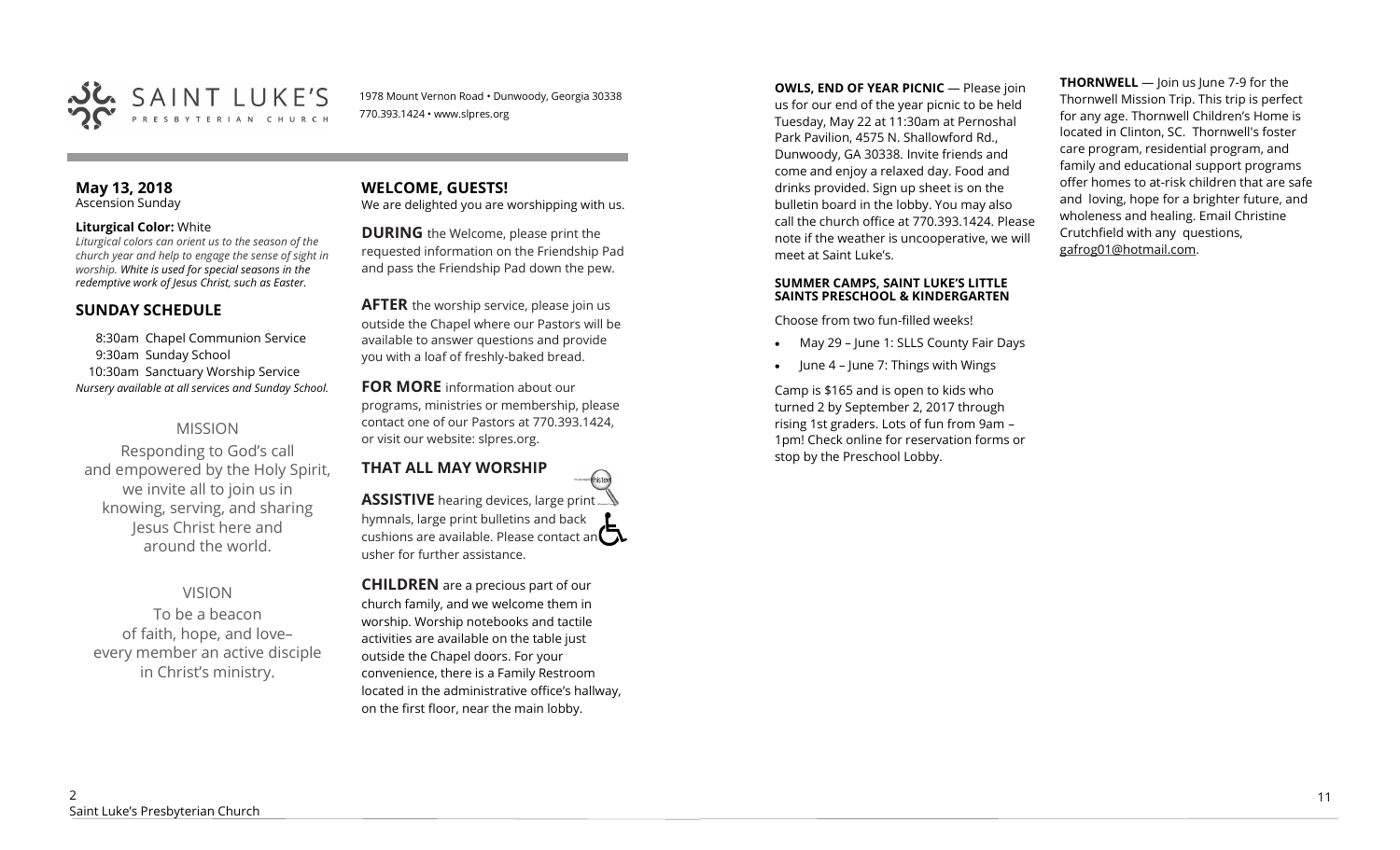# YOUTH MINISTRY

**Phil Brown philbrown@slpres.org / 770.393.1424 ext. 238**  \_\_\_\_\_\_\_\_\_\_\_\_\_\_\_\_\_\_\_\_\_\_\_\_\_\_\_\_\_\_\_\_\_\_\_\_\_\_\_\_\_\_\_\_\_\_\_\_\_\_\_\_\_\_\_\_\_\_\_\_\_\_\_\_\_\_\_\_\_\_\_\_\_\_\_\_\_\_\_\_\_\_\_\_\_\_\_

#### **HERE'S WHAT'S COMING UP IN YOUTH MINISTRY:**

#### **SUNDAYS**

Sunday School, May 13 – Meet in the youth room at 9:30am.

Sunday School, May 20– Summer trip meeting in youth room at 9:30am.

Sunday, May 13– Youth groups will not meet this week.

Sunday, May 20– Youth groups both have "Finals De-stress". Middle school will meet at the church at 5pm. High school will meet at the home of Grace Strickland at 7pm.

#### **SUMMER TRIPS**

Thank you for your continued interest in summer trips, Dates and information can be found on the Saint Luke's website.

# MUSIC MINISTRY

**Clair Maxwell clairmaxwell@slpres.org / 770.393.1424 ext. 227**  \_\_\_\_\_\_\_\_\_\_\_\_\_\_\_\_\_\_\_\_\_\_\_\_\_\_\_\_\_\_\_\_\_\_\_\_\_\_\_\_\_\_\_\_\_\_\_\_\_\_\_\_\_\_\_\_\_\_\_\_\_\_\_\_\_\_\_\_\_\_\_\_\_\_\_\_\_\_\_\_\_\_\_\_\_\_\_\_

#### **CHOIR REHEARSALS ON WEDNESDAYS**

5:00-5:45pm Cherub Choir, Ages 4-5, *Yvonne Miller, Director \** 5:00-5:45pm Westminster Choir, Grades 1-5, *Clair Maxwell, Director \**  6:30-7:20pm Festival Ringers, Youth & Adults, *Clair Maxwell, Director*  7:30-9:00pm Chancel Choir, Youth & Adults, *Clair Maxwell, Director* 

**\*** *These have ended for the season and will resume in the fall.*

#### **SUMMER MUSIC**

Musicians are needed for our summer services at both 8:30 and 10:30 worship. Dates this year are June 3 – August 12. Soloists, instrumentalists and small groups are welcome. Contact Clair about Sundays when you could share your gifts.

# **In Preparation for Worship**

"Easter is a symbol for rising above the small, and time bound, mindset that wants to control life and find security in the illusion of control. There is so much more to each moment than linear time and so much more still to come than any current loss." *- Philip Yancey*

**Prelude** Look, the Sight is Glorious *arr. William Haller*

## **Welcome and Announcements**

*If you are new to Saint Luke's today, welcome, we are so glad you are here! We have a gift of fresh bread we would love to give to you as a token of our gratitude. Please introduce yourself after worship to receive your welcome gift.*

*Please take the time now to fill out the Friendship Pads situated at the end of each pew. Write down your names and pass the pad down the pew, so that you may greet your pew neighbors by name and that we may know you are here.*

# **Call to Worship\***

Leader: Alleluia! Christ is risen. **People: He is risen indeed. Alleluia!**

**Opening Hymn #263\*** All Hail the Power of Jesus' Name

# **Call to Confession\***

Leader: The Lord be with you. **People: And also with you.** Leader: Let us pray.

# **Prayer of Confession\***

**Merciful God,** 

**you offer us the promise of life that rises with you. We confess that we often settle for so much less. Rather than keeping our eyes on higher things, like generous living,**

**we keep focusing on lesser things, like selfish living.**

**Forgive us.**

**Teach us to wait for the gift of your Holy Spirit,**

**which inspires us to live as you call us to do, in the way of Jesus Christ. Hear now the silent prayers on our hearts...***(Silence is kept for personal reflection.)*

Leader: Lord, in your mercy. **People: Hear our prayer. Amen.**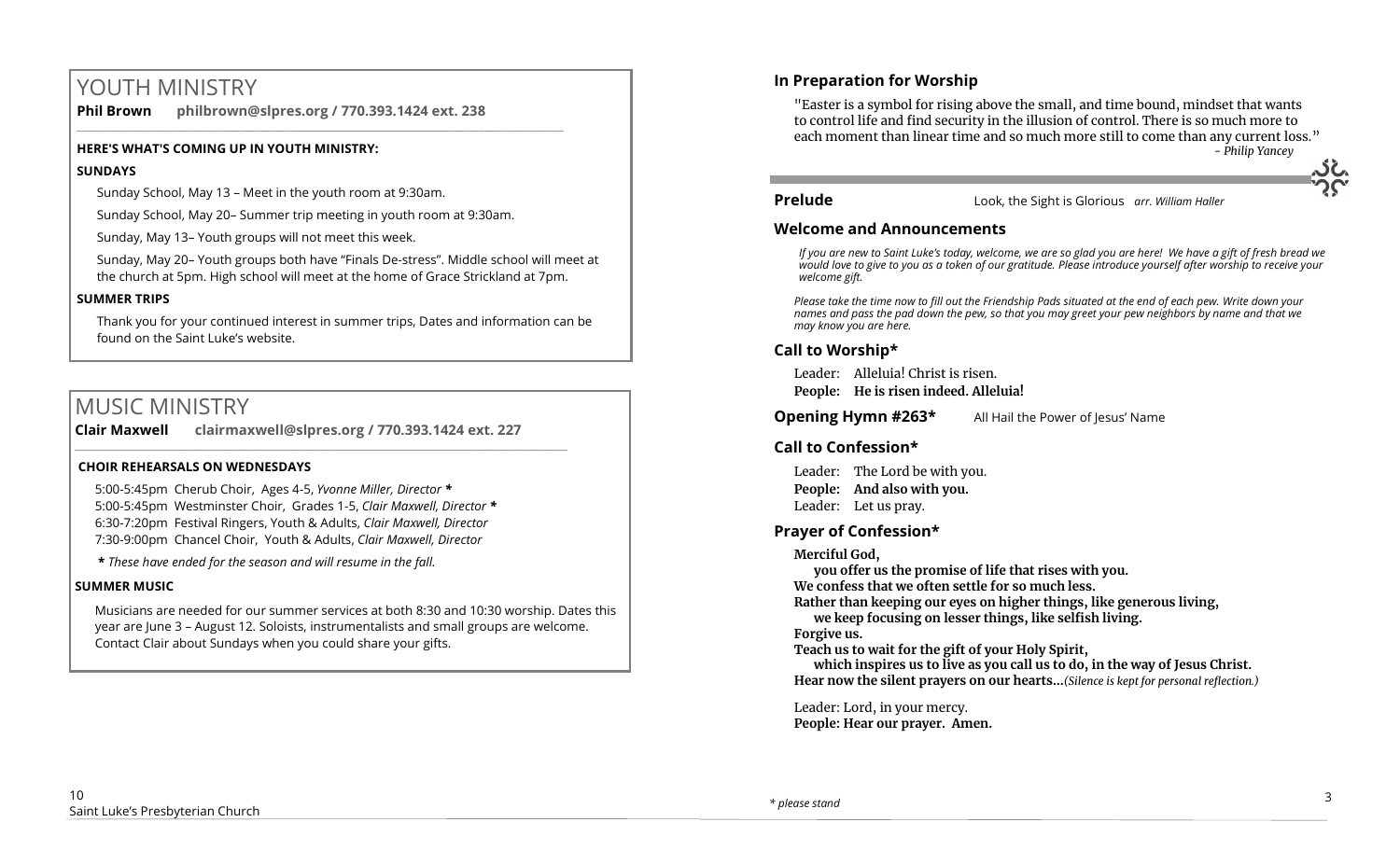# **Assurance of Forgiveness\***

#### **Song of Praise #238\*** Thine Is the Glory

**Thine is the glory, risen, conquering Son; endless is the victory thou o'er death hast won!**

## **Passing the Peace of Christ\***

Leader: May the peace of Christ be with you. **People: And also with you.** 

**Prayer for Illumination** Philippians 2:1-13, *page 197 of the New Testament* 

## **Scripture Lesson**

Leader: The Word of the Lord. **People: Thanks be to God.**

# **Tell Us Our Story and Struck and Struck and Struck and Struck and Phil Brown**

*Children are always welcome to stay in worship. If preferred, parents may take their child(ren) to the nursery.*

#### **Sermon** "God is at Work in You" David Lower

Affirmation of Faith\* **Apostles'** Creed

**I believe in God, the Father Almighty, Maker of heaven and earth, and in Jesus Christ, his only Son, our Lord; who was conceived by the Holy Ghost, born of the Virgin Mary, suffered under Pontius Pilate; was crucified, dead, and buried; he descended into hell; the third day he rose again from the dead; he ascended into heaven, and sitteth on the right hand of God the Father Almighty; from thence he shall come to judge the quick and the dead. I believe in the Holy Ghost; the holy catholic Church; the communion of saints; the forgiveness of sins; the resurrection of the body; and the life everlasting. Amen.**

# S P L A S H ! CHILDREN'S MINISTRIES

**Catherine Anne Thomas cathomas@slpres.org / 770.393.1424 ext. 228** 

#### **FOUR SUMMER SUNDAYS FOR CHILDREN!**

Ages 3 through Kindergarten will meet in Room 120 on June 3, June 20, August 5 and August 12 for a series entitled, "God Helps Me"!

**\_\_\_\_\_\_\_\_\_\_\_\_\_\_\_\_\_\_\_\_\_\_\_\_\_\_\_\_\_\_\_\_\_\_\_\_\_\_\_\_\_\_\_\_\_\_\_\_\_\_\_\_\_\_\_\_\_\_\_\_\_\_\_\_\_\_\_\_\_\_\_\_\_\_\_\_\_\_\_\_\_\_\_\_\_\_\_\_\_\_\_\_\_\_\_\_\_\_\_\_\_\_\_\_\_\_** 

1st grade through 5th grade will prepare for "Are you Smarter than a 5th Grader?" This group will meet in The Dock on June 3, June 10, August 5 and August 12. On August 12 the children will take on the parents!

#### **SHIPWRECKED!**

Shipwrecked VBS registration is live! Get ready for an adventure to an uncharted "island" experience where kids are anchored in the truth that Jesus helps them in many ways to weather life's storms. Here are the links for registration.

3's through 3rd Grade: https://tinyurl.com/slpcvbs2018-1

4th and 5th Grade: https://tinyurl.com/slpcvbs2018-2

#### **UPDATE: VBS VOLUNTEERS (A.K.A. CREW MEMBERS)**

Over 75 adults and youth have already signed up to help us lead VBS in some way. For our ship to float (and wreck) we still need about 25 more deck hands. Specifically, we need four leaders for our 3's class (they're almost all 4 and potty trained!), a Kindergarten leader, a 1st grade leader, two 2<sup>nd</sup> grade leaders, and two 3<sup>rd</sup> grade leaders...plus a few youth spots for preschool art. Thanks for helping us bring the assurance of God's love and presence to so many children in our community this summer!

Adult "Crew Members": https://tinyurl.com/slpcvolvbs2018 Youth "Crew Members": https://tinyurl.com/slpcyouthvbs2018

#### **HELP FEED OUR "SHIPWRECKED" CASTAWAYS!**

Saint Luke's members and friends are invited to stop by our special palm tree in the main lobby to pick a "palm leaf" labeled with a specific snack ingredient and quantity we need to help feed our VBS kids. Take one or several! Then, initial in our "ship's snack log" what you have taken/will deliver by the date listed. Your contribution will go a long way to see that our students get a delicious and creative snack to reinforce the Bible stories.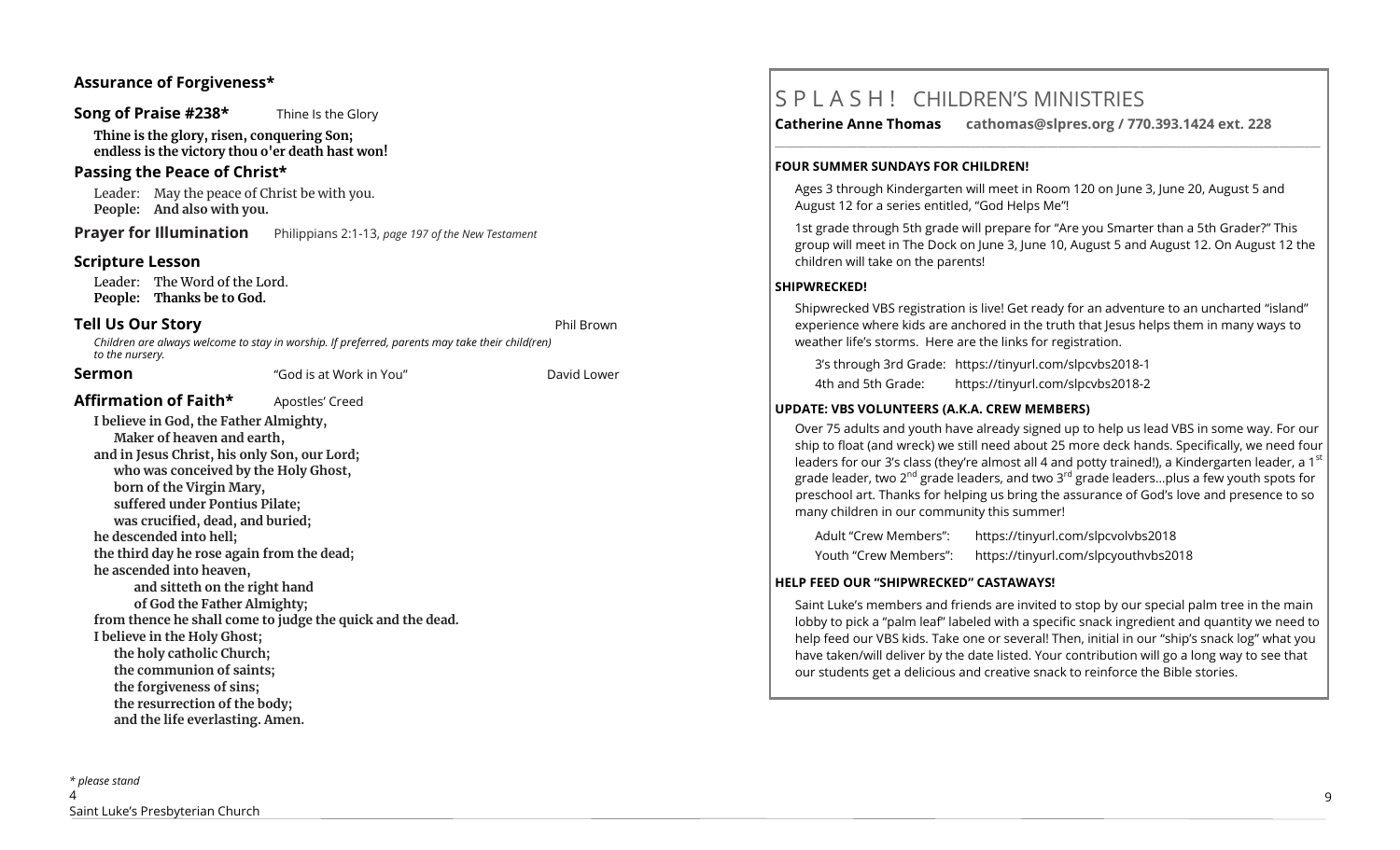# ADULT MINISTRY

**Shannon Dill shannondill@slpres.org / 770.393.1424 ext. 229** 

#### **ADULT SUNDAY SCHOOL**

Individual classes have begun. Please see the website for a full description of each class. (http://slpres.org/program-ministries/adult-ministry/sunday-school)

 $\_$  ,  $\_$  ,  $\_$  ,  $\_$  ,  $\_$  ,  $\_$  ,  $\_$  ,  $\_$  ,  $\_$  ,  $\_$  ,  $\_$  ,  $\_$  ,  $\_$  ,  $\_$  ,  $\_$  ,  $\_$  ,  $\_$  ,  $\_$  ,  $\_$ 

Faith Foundations: Room 232 House to House: Room 203 Present Word: Room 231/233

Soul Food: Room 234/236

Summer schedule for each adult education class is noted below:

Faith Foundations meets all summer.

House to House will be off June 17 through July 29. Resumes on August 5.

Seasons of the Spirit will meet all summer.

Soul Food will meet in June and July, but will take off August. Resumes August 26.

# **FRIDAY MORNING MEN'S BIBLE STUDY**

Fellowship and Bible study every Friday from 6:40am-8am in the Parlor with Dan Joyce.

## **BIBLE STUDY: "WAYFARERS"**

Come join David, Shannon or Phil as this week's preacher leads a study of the scripture for the upcoming Sunday's worship. Meet on Wednesdays at 10am in the church library.

# **FAITH AND PARENTING, MAY MEETING**

Please plan on gathering Sunday, May 20 at 5:15pm at the home of David and Amanda Lower. In early May, look for email details about dinner plans and topic for the meeting. Visit the sign up genius, https://www.signupgenius.com/go/10c0448a9aa2fab9-faith, to sign up to bring a side dish or dessert. Questions? Please contact David Lower at davidlower@slpres.org.

# **TAVERN TALKS**

Our next gathering will be Monday, May 21 at the Dunwoody Tavern at 8pm. Please join us and bring a friend! Contact David Lower with questions, davidlower@slpres.org.

# **Offering Invitation**

*Giving is a tangible sign of worship. If you give electronically, there is a blue, laminated, electronic giving in the pew rack to place in the offering plate as it is passed.*

**Offertory** Come Away to the Skies *arr. David Evan Thomas*

# **Song of Thanksgiving #232\*** Jesus Christ Is Risen Today

**Sing we to our God above, Alleluia! Praise eternal as God's love, Alleluia! Praise our God, ye heavenly host, Alleluia! Father, Son, and Holy Ghost. Alleluia!**

# **Holy Communion**

*Communion will be served by intinction (dipping the bread into the cup). Everyone is invited to participate in the sacrament. Children who have discussed the sacrament with their parents and/or pastor are welcome. The cup holds grape juice, not wine, during this service. A server with gluten-free wafers will be standing directly in front of the communion table for those who prefer this option. If you would prefer to be served where you are sitting, please raise your hand.* 

# **Prayer of Thanksgiving and The Lord's Prayer**

# **The Lord's Prayer**

**Our Father, who art in heaven, hallowed be thy Name, thy kingdom come, thy will be done, on earth as it is in heaven. Give us this day our daily bread; and forgive us our debts, as we forgive our debtors; and lead us not into temptation, but deliver us from evil. For thine is the kingdom, and the power, and the glory, forever. Amen.**